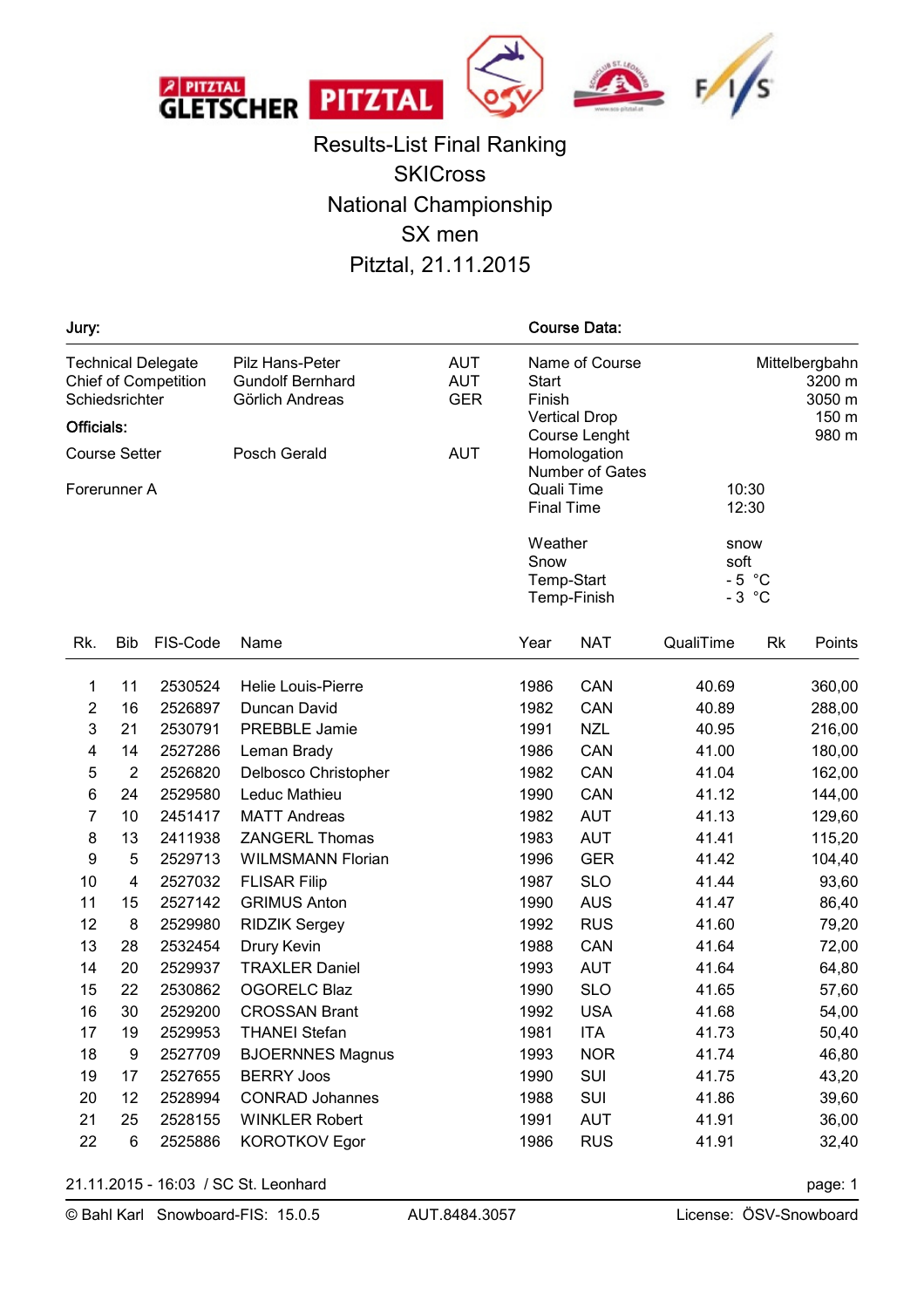| Rk. | <b>Bib</b>                           | FIS-Code | Name                           | Year | <b>NAT</b> | QualiTime | Rk | Points  |  |
|-----|--------------------------------------|----------|--------------------------------|------|------------|-----------|----|---------|--|
|     |                                      |          |                                |      |            |           |    |         |  |
| 23  | 26                                   | 2527637  | <b>HARASSER Thomas</b>         | 1990 | <b>AUT</b> | 42.13     |    | 28,80   |  |
| 24  | 31                                   | 2527624  | <b>GASSER Patrick</b>          | 1985 | SUI        | 42.16     |    | 25,20   |  |
| 25  | 7                                    | 2526998  | <b>WAHRSTOETTER Christoph</b>  | 1989 | <b>AUT</b> | 42.30     |    | 21,60   |  |
| 26  | 33                                   | 2528956  | <b>ILIN Roman</b>              | 1992 | <b>RUS</b> | 42.31     |    | 18,00   |  |
| 27  | $\mathbf 1$                          | 2529006  | <b>ROHRWECK Johannes</b>       | 1990 | <b>AUT</b> | 42.54     |    | 16,20   |  |
| 28  | 23                                   | 2527640  | <b>MAEHLE Marius Heje</b>      | 1993 | <b>NOR</b> | 42.58     |    | 14,40   |  |
| 29  | 18                                   | 2530943  | <b>HRONEK Tim</b>              | 1995 | <b>GER</b> | 42.73     |    | 12,96   |  |
| 30  | 34                                   | 2530399  | <b>OMELIN</b> Igor             | 1995 | <b>RUS</b> | 42.85     |    | 11,52   |  |
| 31  | 32                                   | 2529198  | <b>TOMASI Marco</b>            | 1987 | <b>ITA</b> | 42.85     |    | 10,08   |  |
| 32  | 44                                   | 2532289  | <b>GRAF Bernhard</b>           | 1988 | <b>AUT</b> | 43.00     |    | 9,36    |  |
| 33  | 41                                   | 2529333  | <b>RENN Marzellus</b>          | 1995 | <b>GER</b> | 43.24     |    | 8,64    |  |
| 34  | 3                                    | 2529390  | <b>KAPPACHER Adam</b>          | 1993 | <b>AUT</b> | 43.25     |    | 7,92    |  |
| 35  | 36                                   | 2528564  | KOSTENKO Artem                 | 1994 | <b>RUS</b> | 43.28     |    | 7,20    |  |
| 36  | 38                                   | 2525888  | <b>MOZHAEV Sergey</b>          | 1988 | <b>RUS</b> | 43.45     |    | 7,09    |  |
| 37  | 37                                   | 2528954  | DENSHCHIKOV Semen              | 1993 | <b>RUS</b> | 43.46     |    | 6,98    |  |
| 38  | 45                                   | 2532017  | <b>GUIPPONI BARFETY Morgan</b> | 1995 | <b>FRA</b> | 43.52     |    | 6,88    |  |
| 39  | 48                                   | 2529385  | <b>MUELLER Timo</b>            | 1992 | SUI        | 43.54     |    | 6,77    |  |
| 40  | 39                                   | 2531493  | <b>REGEZ Ryan</b>              | 1993 | SUI        | 43.58     |    | 6,66    |  |
| 41  | 35                                   | 2531605  | <b>BONNEFOND Tom</b>           | 1995 | <b>FRA</b> | 43.58     |    | 6,55    |  |
| 42  | 54                                   | 2531123  | <b>NABIULIN Artem</b>          | 1996 | <b>RUS</b> | 43.71     |    | 6,44    |  |
| 43  | 50                                   | 2531539  | SIEBENHOFER Sandro             | 1997 | <b>AUT</b> | 43.83     |    | 6,34    |  |
| 44  | 29                                   | 2532050  | Mahler Kristofor               | 1995 | CAN        | 43.84     |    | 6,23    |  |
| 45  | 42                                   | 2529604  | <b>LEHIKOINEN Niki</b>         | 1996 | <b>FIN</b> | 43.85     |    | 6,12    |  |
| 46  | 47                                   | 2528266  | ZOOLER Bryan                   | 1994 | SUI        | 44.15     |    | 6,01    |  |
| 47  | 40                                   | 2528545  | PIETZKO Franz                  | 1994 | <b>GER</b> | 44.18     |    | 5,90    |  |
| 48  | 43                                   | 2528262  | <b>DETRAZ Romain</b>           | 1993 | SUI        | 44.24     |    | 5,80    |  |
| 49  | 53                                   | 2528937  | MARUGG Caspar                  | 1988 | SUI        | 44.29     |    | 5,69    |  |
| 50  | 27                                   | 2528296  | Deans lan                      | 1991 | CAN        | 44.29     |    | 5,58    |  |
| 51  | 79                                   | 2528709  | <b>CASTELLAZ Diego</b>         | 1985 | <b>ITA</b> | 44.74     |    | 5,47    |  |
| 52  | 80                                   | 2532020  | <b>AMIGUES Tanguy</b>          | 1995 | <b>FRA</b> | 45.06     |    | 5,36    |  |
| 53  | 58                                   | 2529522  | <b>KLAPPROTT Felix</b>         | 1996 | <b>GER</b> | 45.12     |    | 5,26    |  |
| 54  | 95                                   | 2532784  | <b>RENN Cornel</b>             | 1998 | <b>GER</b> | 45.30     |    | 5,15    |  |
| 55  | 49                                   | 2529989  | <b>MASTERL Matic</b>           | 1993 | <b>SLO</b> | 45.40     |    | 5,04    |  |
| 56  | 55                                   | 2531359  | <b>HOEN Benoit</b>             | 1994 | <b>FRA</b> | 45.43     |    | 4,93    |  |
| 57  | 97                                   | 2529265  | <b>AURARD Corentin</b>         | 1994 | <b>FRA</b> | 45.48     |    | 4,82    |  |
| 58  | 93                                   | 2532783  | <b>DENNER Johannes</b>         | 1999 | <b>GER</b> | 45.48     |    | 4,72    |  |
| 59  | 67                                   | 2531628  | VON FEILITZSCH-HANLE Phillip   | 1994 | <b>GER</b> | 45.59     |    | 4,61    |  |
| 60  | 52                                   | 2531364  | YOSHIGOE Ippei                 | 1986 | <b>JPN</b> | 45.59     |    | 4,50    |  |
| 61  | 51                                   | 2532097  | <b>CRAWFORD Douglas</b>        | 1998 | <b>AUS</b> | 45.62     |    | 4,39    |  |
| 62  | 83                                   | 2533156  | <b>MARI Romain</b>             | 1996 | <b>FRA</b> | 45.84     |    | 4,28    |  |
| 63  | 84                                   | 2532792  | <b>CRONENBERG Marco</b>        | 1999 | <b>GER</b> | 45.87     |    | 4,18    |  |
| 64  | 94                                   | 2532970  | <b>NARANJO Silas</b>           | 1998 | <b>FRA</b> | 45.88     |    | 4,07    |  |
| 65  | 76                                   | 2532556  | <b>WURZER Raphael</b>          | 1991 | <b>AUT</b> | 45.92     |    | 3,96    |  |
| 66  | 87                                   | 2532785  | <b>WOEHRLE Luca</b>            | 1997 | <b>GER</b> | 46.26     |    | 3,85    |  |
| 67  | 63                                   | 2529966  | <b>LINNINGER Maximilian</b>    | 1995 | <b>AUT</b> | 46.32     |    | 3,74    |  |
| 68  | 92                                   | 2533150  | RUEEDI Sascha                  | 1998 | SUI        | 46.36     |    | 3,64    |  |
| 69  | 57                                   | 2529849  | ALESHKOV Arsenii               | 1994 | <b>RUS</b> | 46.42     |    | 3,53    |  |
| 70  | 90                                   | 2532789  | <b>RAMSBACHER Philipp</b>      | 1999 | <b>GER</b> | 46.70     |    | 3,42    |  |
| 71  | 59                                   | 2530206  | <b>GIORGI Nicola</b>           | 1994 | <b>ITA</b> | 46.70     |    | 3,31    |  |
|     |                                      |          |                                |      |            |           |    | page: 2 |  |
|     | 21.11.2015 - 16:03 / SC St. Leonhard |          |                                |      |            |           |    |         |  |